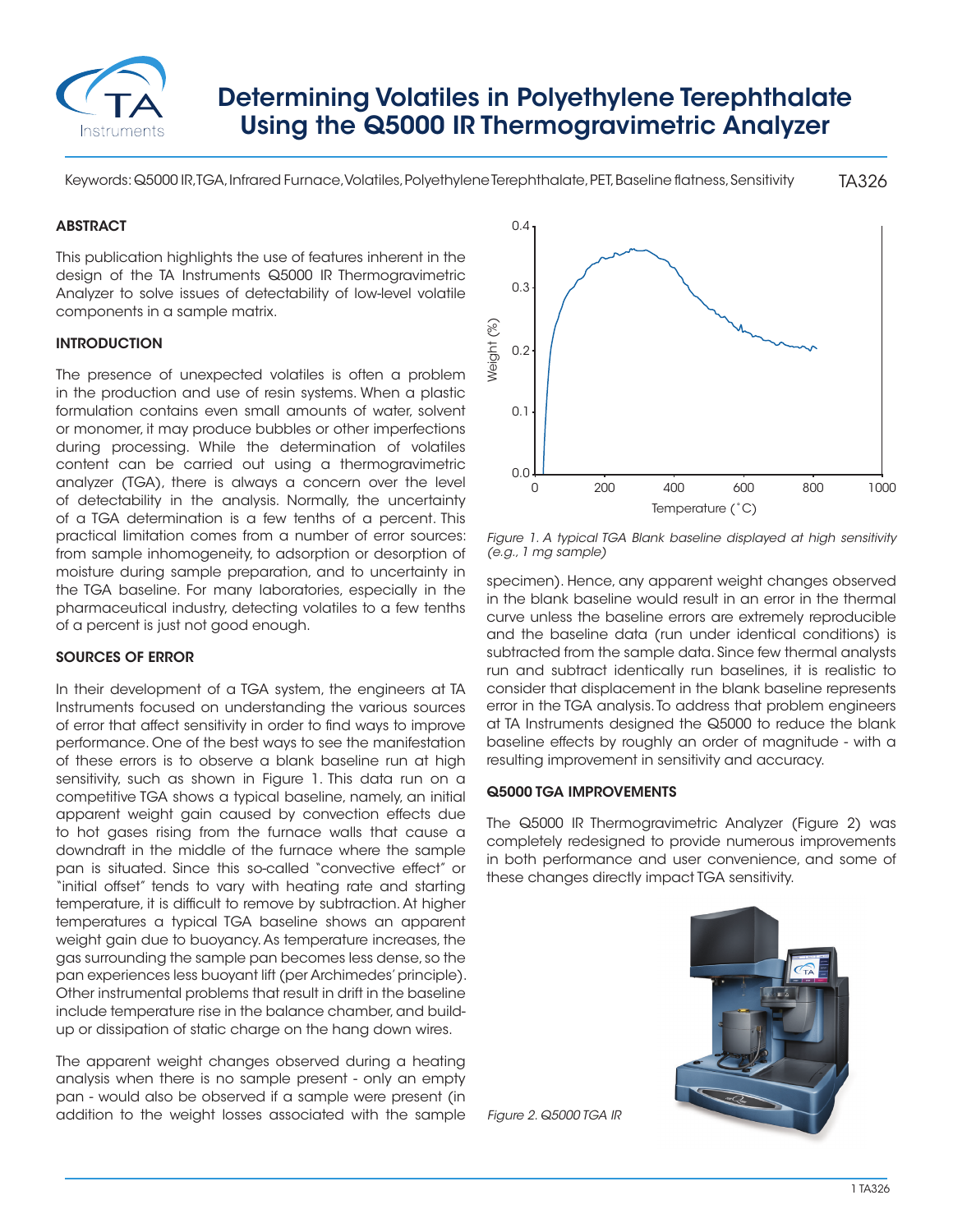Balance System: The balance was designed for superior baseline flatness and thus better detectability of small weight losses. The overall performance improvements result from gains in meter movement support, frame rigidity, interior balance housing temperature control, isolation from both the furnace and the environment, plus electrical grounding. For example, the balance chamber is maintained at a constant temperature within one hundredth of a degree even at elevated furnace temperatures. This greatly reduces longterm drift, even at high temperature isotherms, where heat rising from the furnace increases the balance temperature in most TGAs.

Infrared furnace heating system: The Q5000 IR uses a unique configuration (see Figure 3) to heat the sample without generating temperature gradients in the sample chamber that cause convective offset. The heater is a distributed infrared source outside the furnace chamber that radiantly heats a low-mass thermal diffuser that is part of the furnace internal structure. This minimizes temperature gradients, therefore reducing weight errors due to convection. This performance, when combined with the improved balance performance, results in a baseline that is within a few micrograms of zero even under fast heating rate conditions. The uniform heating of the sample chamber also leads to more precise and repeatable temperature control, and to better temperature output accuracy.



*Figure 3. Q5000 TGA Furnace*

Another virtue of this heating system is that equilibration is rapid - less than a minute even when using heating rates up to 500 ºC/min. This low mass system also allows faster cooldown as well.

A further advantage of this system is that the high performance is achieved without resorting to a diminutive sample pan size.

Run-time capsule opening: For low-level volatile analysis it is often necessary to maintain samples in a sealed environment until just before they are loaded into the furnace for analysis. Otherwise samples waiting in an autosampler queue may lose volatiles (or conversely, pick up moisture from the air) leading to an erroneous analysis. The problem with some run-time pan-piercing systems is that the hole produced is small, and the variability of the effusion area is large, which can lead to inconsistent results. Another potential problem of earlier systems is that the piercing point may become contaminated by contact with a sample, and thus lead to contamination of other samples. These problems have been overcome on the Q5000 IR by deflecting inward the top of the specially designed, sealed pan without the deflector entering the sample capsule. The opening mechanism is similar in function to that of a "pop-top" aluminum beverage can but occurs in the inverse direction. The resultant opening is now large enough that small differences in lid deflection produce relatively small differences in the area available for volatilization.

## EXPERIMENTAL DETAILS

Post-consumer polyethylene terephthalate bottle material was selected for detection of volatiles because the content of volatiles is small, but not immeasurable. Sample specimens were cut from the lip or collar sections of beverage bottles. Having already been processed at high temperature in the formation of the bottle preform, these samples would be expected to have a low volatile content except for moisture pick-up from the environment.

In a series of performance tests to demonstrate measurement sensitivity, the Q5000 IR was operated in a typical laboratory environment. Sample pans used were standard 10mm diameter platinum reusable open-top pans, while sample masses varied from 2.4 to 8.5 milligrams. (Use of small specimen sizes serves to demonstrate the high sensitivity performance, since the pans could have accommodated more than 10 times the sample size.) The heating rate used was 10 ºC/min, slow enough to allow time for diffusion of volatiles from the interior of the sample specimen to the edge. The purge conditions were the standard default conditions for this analyzer, namely 10 mL/min through the balance chamber and 25 mL/min through the furnace chamber.

# RESULTS AND DISCUSSION

The results of three representative runs of PET at sample weights of 2.4, 5.5 and 8.6 mg can be seen in Figure 4. The Y-scale is expanded to show the first 0.5% weight loss full scale. The observed weight loss from these and other data range from 0.22% to 0.24%, demonstrating the ability of the Q5000 IR to easily detect low-level components.

Figure 5 shows one of these data sets with the weight change calculation performed. It is conventional to take volatile weight loss from the highest point of the weight loss curve so that any baseline offset occurring before the loss of volatiles will not be included in the weight loss data. From Figure 1 it is evident that this procedure would not work very